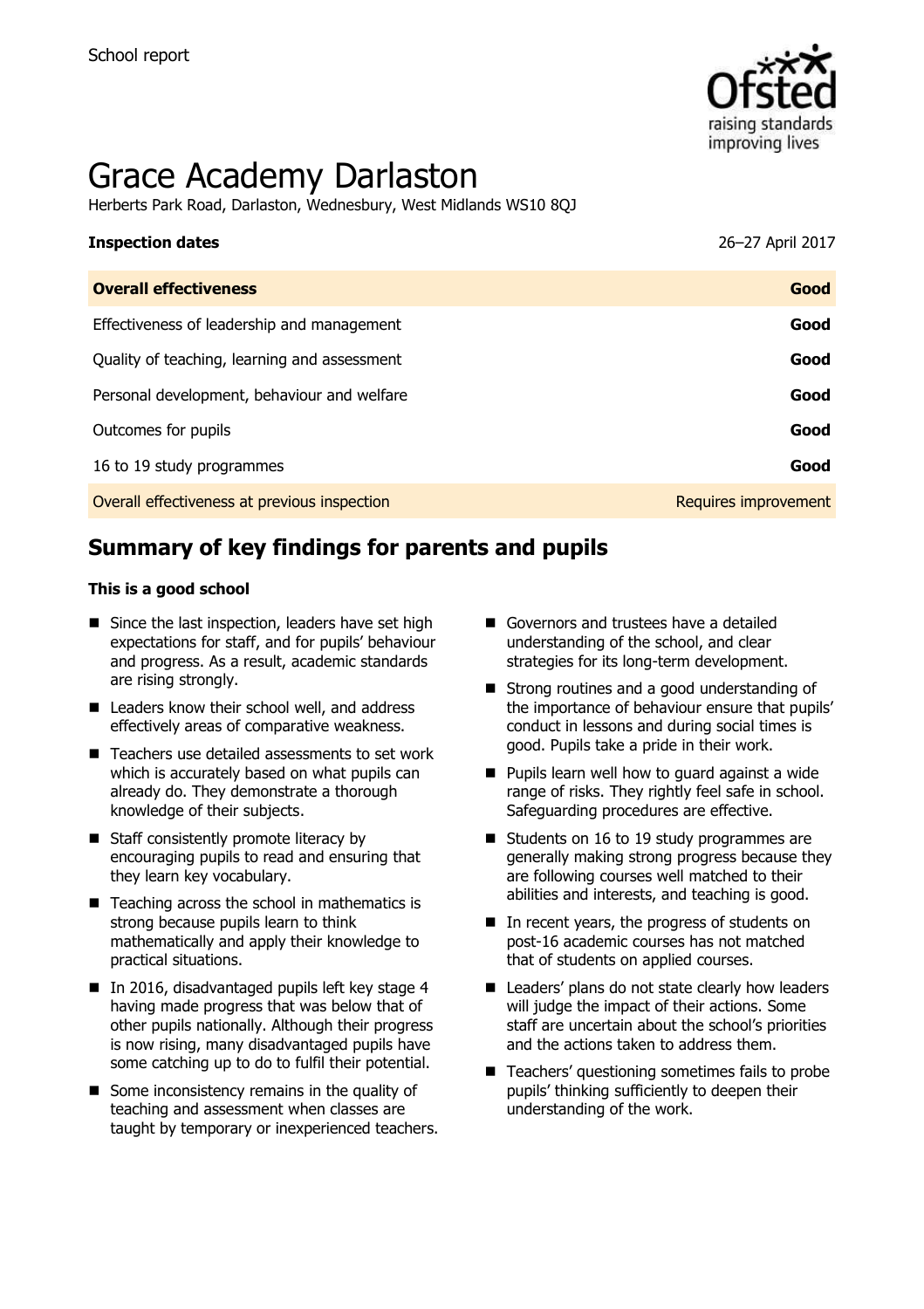

# **Full report**

### **What does the school need to do to improve further?**

- Improve the quality of teaching, learning and assessment by making sure that:
	- the best teaching in the school is shared fully so that there is consistently strong practice
	- teachers' questioning gives pupils more frequent opportunities to think deeply about their work.
- Improve the effectiveness of leadership and management by:
	- ensuring that leaders support inexperienced and temporary teachers in maintaining the school's expectations for the quality of pupils' work and the provision of feedback to pupils
	- making sure that all members of the school community are clear about the school's priorities, and how leaders evaluate progress towards the school's key objectives.
- Ensure that disadvantaged pupils make at least as much progress as other pupils nationally, especially in geography and history, by continuing to provide academic and social support which accurately meets their needs.
- Raise standards on academic courses in the sixth form so that progress at least matches that on applied courses by checking on students' progress regularly and supporting effectively those at risk of falling behind.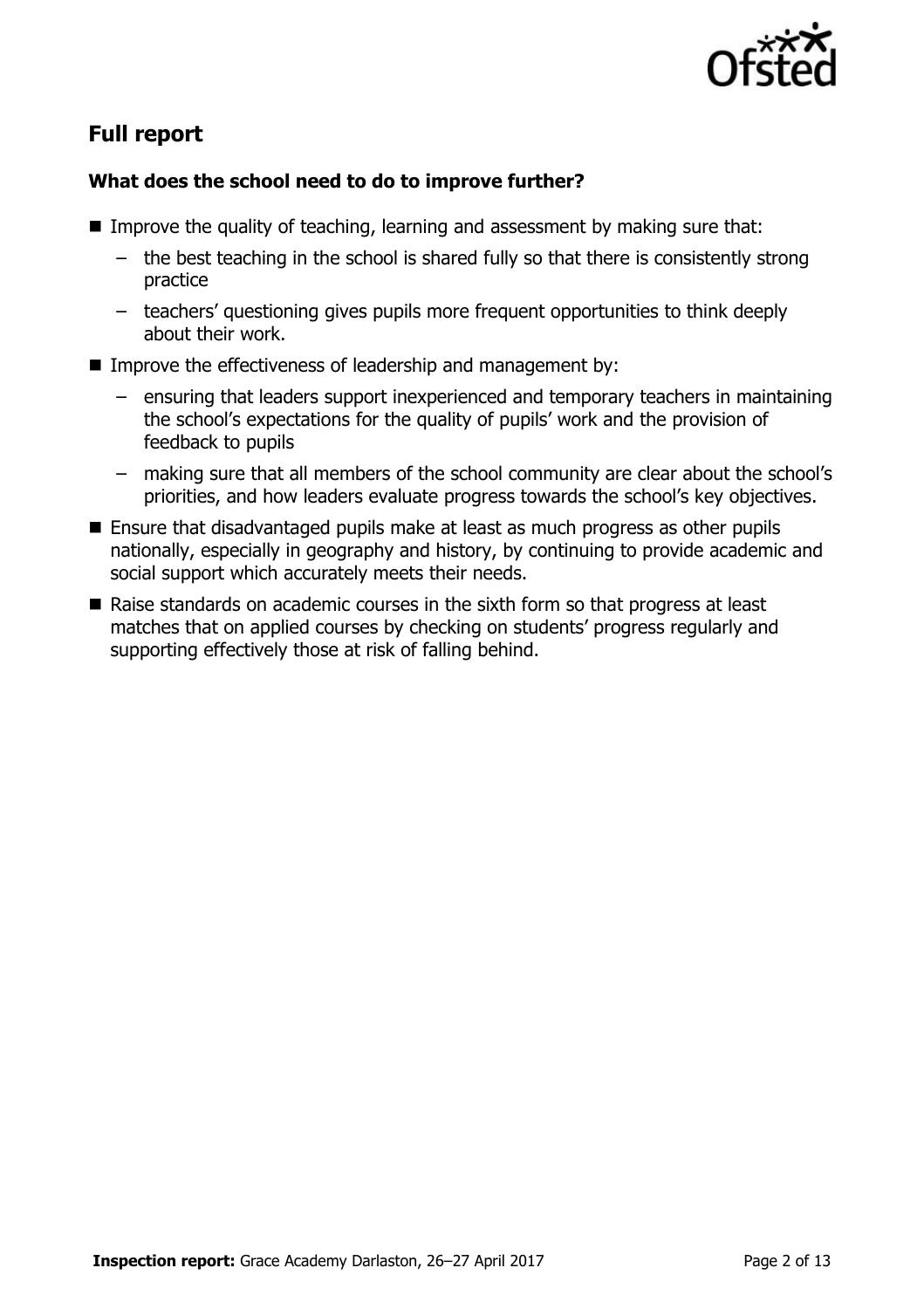

# **Inspection judgements**

#### **Effectiveness of leadership and management Good**

- Since the last inspection, leaders have raised their expectations for pupils' attitudes and behaviour, and set ambitious individual targets for their academic progress. They have taken decisive action to address the issues raised at the previous inspection including those relating to the sixth form. As a result, the quality of teaching and pupils' progress are rising strongly across the school.
- Leaders set demanding objectives linked to pupils' progress against which to measure teachers' performance. Staff, including teachers at an early stage of their careers, say that leaders are supportive and that the training they receive is very helpful in developing their skills.
- Key to the school's improvement has been the implementation of a routine system of assessment, which continually measures and records pupils' acquisition of knowledge and skills. This has helped to ensure that teachers set work which builds accurately on what pupils can already do. It has also improved pupils' motivation, as they can see the progress they are making and what they need to do next.
- The principal has a perceptive and balanced view of the school's performance which allows leaders to focus effectively on the right priorities for further improvement. Leaders have accurately identified the social factors which inhibit disadvantaged pupils' learning, and this has enabled the school to spend the pupil premium effectively. They have rightly emphasised the central importance of literacy, and ensured that the Year 7 literacy and numeracy catch-up premium is well spent. Leaders' views of the teaching jointly observed during the inspection were perceptive.
- Leaders provide a balanced curriculum, and take good account of pupils' skills and interests. At key stage 4, which begins in Year 9, pupils are able to choose some of their courses from a reasonable range of options but, as leaders acknowledge, some pupils would value the opportunity to choose from a few additional subjects. Some courses are taught after school. Pupils make good use of a wide range of extracurricular provision, largely in sport and music.
- Tutor time, assemblies and whole days devoted to particular topics develop pupils' spiritual, moral, social and cultural understanding effectively. For example, pupils described to inspectors the strong impact of a dramatic presentation on healthy relationships. Visitors to the school have challenged any stereotypical views of particular social groups, promoting tolerance and equipping pupils with the understanding to become responsible citizens. Pupils receive effective impartial careers guidance, especially in the sixth form.
- Leaders check regularly on pupils' progress, and use the results to identify the additional steps required to support those pupils at risk of falling behind. Teachers check their judgements on pupils' attainment with those of their colleagues, and increasingly with those made by teachers in other schools. Leaders spend additional money provided for pupils who have special educational needs and/or disabilities effectively. They ensure that teachers know how best to meet these pupils' needs, and involve other professionals to support pupils appropriately.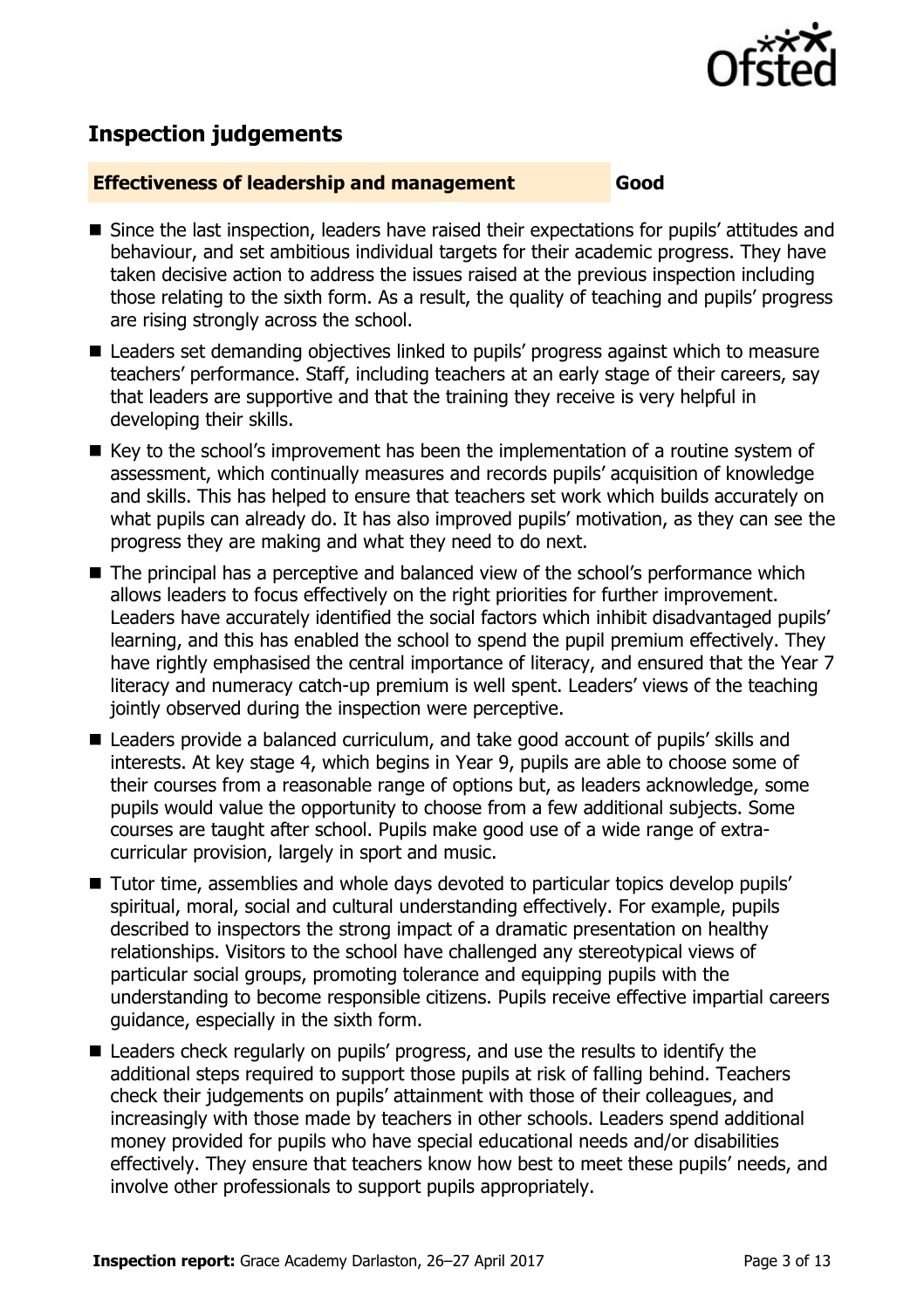

- Senior leaders provide good support and training for subject leaders, several of whom are relatively new in post. Subject leaders are playing an effective and increasing role in checking on standards in the school, although inspection evidence indicated that some inconsistencies remain in the quality of teaching and feedback to pupils, typically when classes are taught by temporary or inexperienced teachers.
- School improvement plans identify appropriate time-limited actions to address the school's priorities, but do not record how leaders and governors will judge their impact. In discussion with inspectors, staff were hazy about specific priorities and how they were being addressed, while being strongly supportive of leaders' overall aims for the school.
- The trust supports the school well. The sponsor makes resources available for staff to develop pupils' engagement in learning and enhance the skills they require for the next stages in their education. The school benefits from increasingly close collaboration with the trust's other academies, for example in holding joint training for staff.
- Leaders make effective checks on the very few pupils who receive alternative provision.

### **Governance of the school**

- Governance is highly effective.
- Governors know the school intimately, and how its performance compares with that of other schools nationally. They use their professional expertise in education and in other fields effectively to evaluate the school's progress and to plan its development. They have a strong strategic vision, for example concerning the role of post-16 provision in the future of the school.
- Link governors meet frequently with school leaders to discuss particular aspects of the school's work, and help to ensure that the local governing body and the academy trust keep up to date with progress in these areas. They hold leaders to account. Governors make sure that additional money such as that provided for disadvantaged pupils or those who have special educational needs and/or disabilities is spent effectively.
- Governors ensure that they play a full part in keeping pupils safe. They are well trained in managing the various risks to young people, and have conducted an independent safeguarding audit to check that the right policies and procedures are in place. They understand the local community, and the particular issues it presents.
- The trust manages the performance of the principal effectively, and makes the final decisions on the pay and performance of other staff in the light of the principal's recommendations.

### **Safeguarding**

- $\blacksquare$  The arrangements for safeguarding are effective.
- The school's arrangements meet all statutory requirements, and all policies and procedures are up to date. Leaders regularly evaluate the effectiveness of safeguarding, and provide staff with frequent updates on any changes to legislation or pupils' circumstances.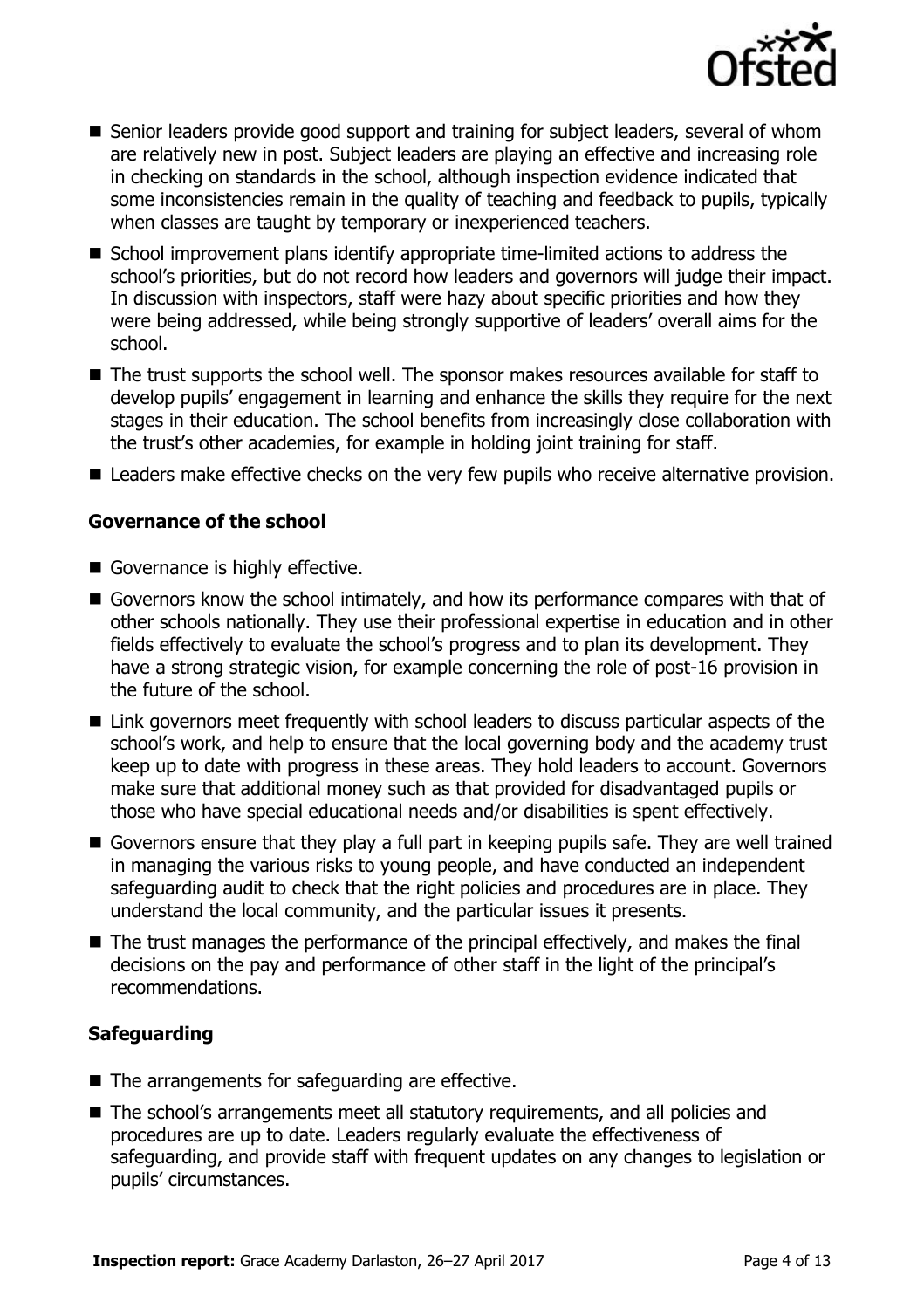

■ Inspectors found that leaders keep good records, which are easily accessible to the appropriate staff. Staff are alert to any potential risks, and leaders react promptly to any concerns they raise. They work well with parents, and make effective contact with the other agencies which protect young people, persisting until they know that the pupil's needs are met.

#### **Quality of teaching, learning and assessment Good**

- The quality of teaching, learning and assessment has improved strongly across the school, and continues to do so. This is primarily because teachers regularly assess pupils' progress against a checklist of specific skills. This detailed record then gives teachers the basis on which to plan work that represents the appropriate next steps for each learner in the class, including the most able and those who have special educational needs and/or disabilities.
- **Pupils are keen to learn, and benefit both from teachers' encouragement and from the** clarity with which the checklists enable them to visualise their own progress. They are committed to improving their work, and generally make good use of feedback. Teachers know their subjects well, and at key stage 4 explain effectively to pupils how they can obtain the best marks in examination questions.
- Relationships between teachers and pupils are consistently good. Teachers have established strong classroom routines, and use time wisely, so that learning proceeds at a good pace. Pupils work together constructively when teachers ask them to do so. Teachers typically manage any inattentive behaviour effectively.
- Homework makes a good contribution to pupils' learning. The school makes helpful arrangements for those pupils whose homes do not provide an environment which supports their studies.
- Teachers promote literacy very well. They encourage pupils to read aloud in lessons, and make sure that they understand any new key terms. Teachers across the curriculum check pupils' spelling and punctuation. Pupils read fiction regularly in school, and say that the adoption of a commercial reading scheme has significantly increased their enjoyment of reading. Pupils of all ages make good use of a well-stocked library.
- $\blacksquare$  Pupils learn well in mathematics because teachers encourage them to think mathematically and pay due attention to how mathematics can be applied in real-life situations. Teachers set work which presents a particularly stiff degree of challenge, and insist on a very high standard of presentation.
- Recent appointments have led to a marked improvement in the quality of teaching in history and geography, especially at key stage 4.
- The quality of teachers' questioning during the inspection is a little inconsistent. In some lessons during the inspection, including a number in science, teachers' questions were effective in probing pupils' understanding and encouraging them to think more deeply about the subject. On other occasions, questioning was superficial, and did not use the time productively.
- Inspection evidence confirmed leaders' records that showed an increasingly consistent pattern of teaching across the curriculum and throughout the school. A large and rising proportion of teachers have become effective in setting high expectations for the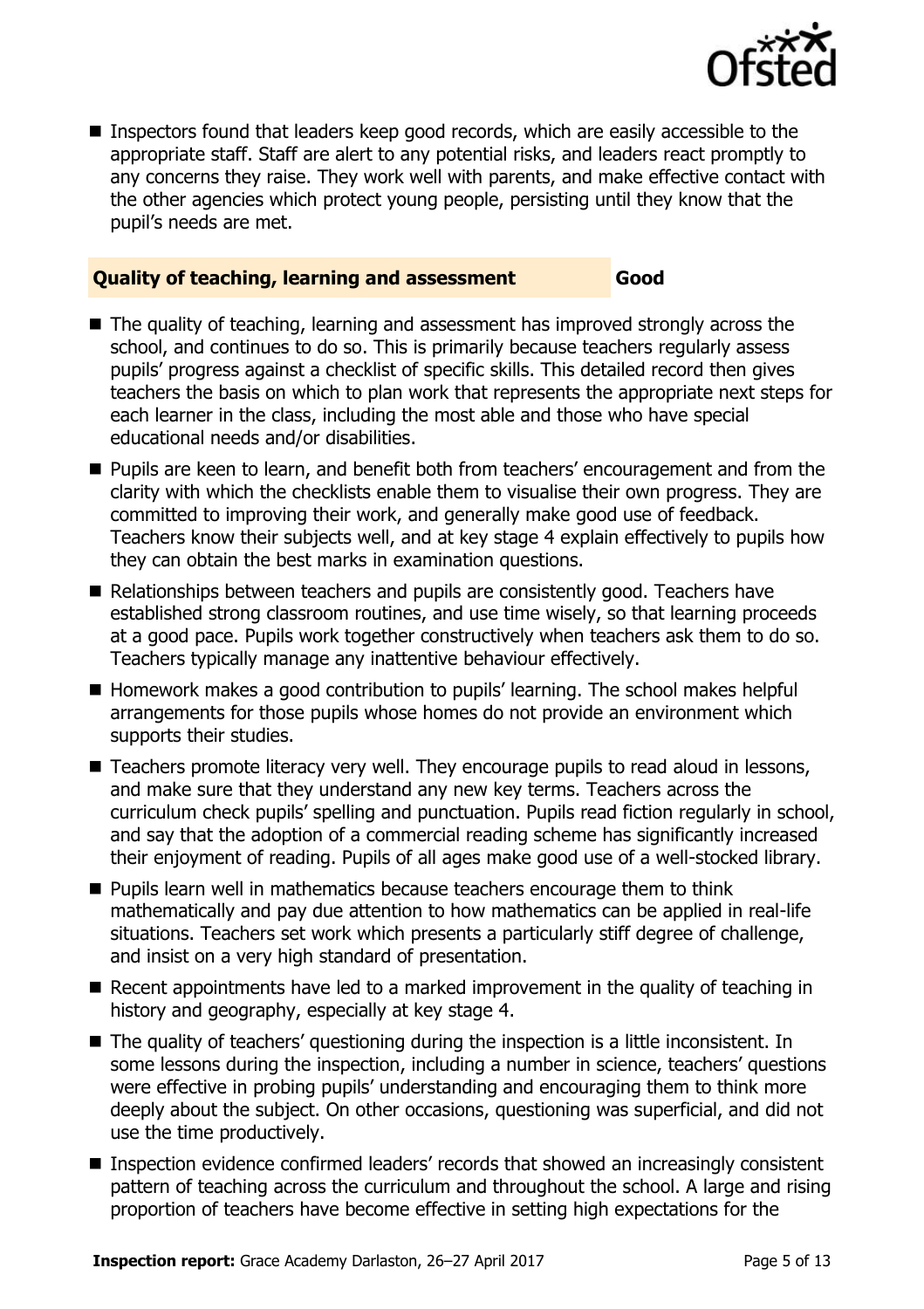

quality of pupils' work and their academic progress. However, some variation remains, and standards in a few classes, typically taught by temporary or inexperienced teachers, have sometimes dipped.

#### **Personal development, behaviour and welfare <b>Good**

#### **Personal development and welfare**

- The school's work to promote pupils' personal development and welfare is good. Pupils understand the importance of their education, and how their attitudes contribute to effective learning. They explained to inspectors how stricter rules on behaviour, such as a ban on mobile phones, have improved their experience of school. Equally, they value the rewards they can earn through good work, attendance and behaviour.
- **Pupils say that bullying is rare, and that there is no discriminatory behaviour. They** have every confidence that adults can resolve any conflict quickly and effectively. Pupils therefore feel entirely safe in school, and the very large majority of parents who responded to the Parent View questionnaire agree.
- $\blacksquare$  The school teaches pupils how to stay safe in many respects, and involves visiting speakers, theatre companies and other agencies to reinforce key messages, such as the importance of consent and forming healthy relationships. Pupils are well informed about online safety, the importance of mental health and how to act responsibly in the community.
- Leaders have identified that, historically, a lack of aspiration has been a significant brake on the achievement of many pupils. They have therefore implemented a successful programme to alert pupils to the options available to them and the value of aiming high. Pupils generally value the more specific guidance provided by independent careers advisers. Almost all pupils find appropriate education or training when they leave school, either at the end of key stage 4 or when they leave the sixth form.
- Older pupils have good opportunities to take on additional responsibilities, and to act as representatives for pupils' opinions.

### **Behaviour**

- The behaviour of pupils is good. Their behaviour in the corridors and at social times is orderly and responsible. Pupils treat staff and each other with courtesy. They wear their uniforms with pride, and respect the school's well-maintained facilities.
- **Pupils' attitudes towards their learning are consistently positive. They bring the right** equipment to their lessons, settle to work quickly, and present their books to a very high standard. They are interested in their own academic progress, and want to succeed. Pupils report that learning is disrupted only rarely, typically in classes where there has been a high turnover of teachers.
- Staff and pupils are unanimous that standards of behaviour have improved markedly since the last inspection, and that this has been key to improving pupils' achievement. The school balances rewards with clear sanctions, and provides effective support for individual pupils with social and emotional difficulties. However, when the principal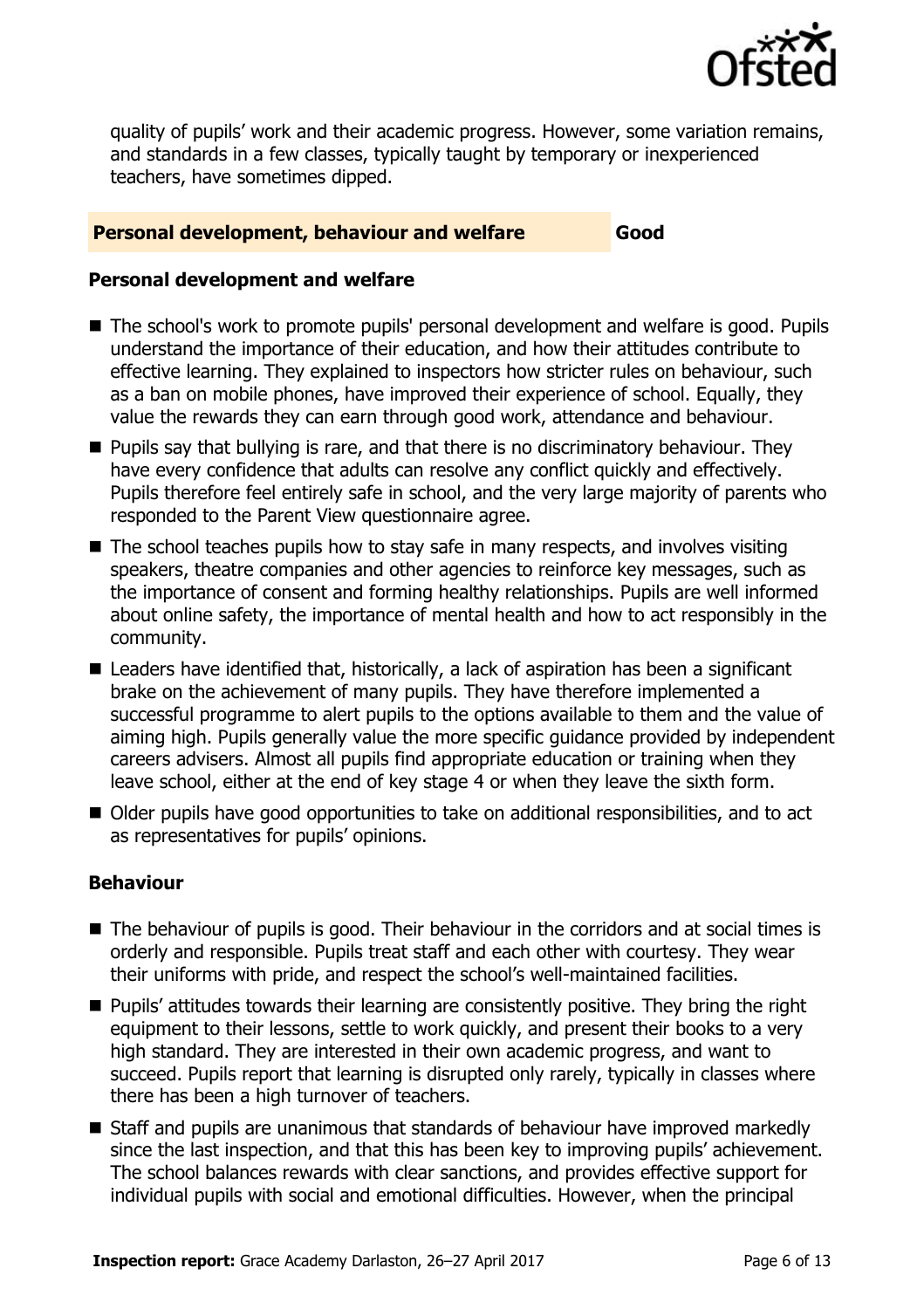

introduced the current policy, some pupils failed to respond to routine sanctions, and in 2015/16, the rates of both fixed-term and permanent exclusion were high. This academic year, the proportions of pupils excluded have dropped sharply, and are now approaching the national average.

 Pupils' attendance is in line with the national average, and has improved a little this academic year. The attendance of pupils who have special educational needs and/or disabilities, which had been low, has improved considerably.

#### **Outcomes for pupils Good**

- $\blacksquare$  In the last two years, an improving quality of teaching, a more ambitious culture and aspirational targets for pupils and teachers have led to better academic progress across the school. Outcomes for pupils leaving Year 11 in 2016 were, in general terms, considerably stronger than they had been for the equivalent cohort in 2015. Inspection evidence showed that achievement continues to rise.
- Inspectors' observations and scrutinies of pupils' work confirmed information supplied by leaders showing that in almost all subjects across the school, pupils are making strong and increasing progress. Progress in geography and history is accelerating, although in some humanities classes attainment is still low and pupils have a great deal to do to catch up with the standards expected of pupils of their age.
- In 2016, pupils left Year 11 having made progress overall in English and in mathematics which was in line with that made by pupils nationally. The progress of groups of pupils from different starting points was broadly similar.
- In recent years, the school's published results have shown that disadvantaged pupils have made progress below that of other pupils nationally, especially in English and the humanities subjects. Amongst those currently in the older year groups, there remains a legacy of underachievement. However, in general disadvantaged pupils are now making progress in line with that of other pupils in the school, and so beginning to diminish the difference between their attainment and that of other pupils nationally. This improvement results from teachers' close attention to disadvantaged pupils' academic needs, and the longer-term success of the school's strategies to engage them fully in their learning. The quality of disadvantaged pupils' work sampled by inspectors was similar to that of their peers.
- The most able pupils in the school make strong progress across the curriculum because the school sets them demanding targets, and because teachers use the ongoing record of their progress to set particular tasks which represent a suitable challenge. Some of the most able disadvantaged pupils have responded particularly well to links with local businesses which have raised their aspirations for the future.
- Pupils who have special educational needs and/or disabilities normally make strong progress from their different starting points. This is because leaders make detailed plans explaining how pupils' individual needs can best be met, and teachers implement them effectively. Leaders liaise well with colleagues in primary schools and those who give specialist advice.
- Leaders' focus on literacy, consistently supported by the staff, has had a major impact upon many pupils' attitudes to reading, including the reading of fiction. Inspectors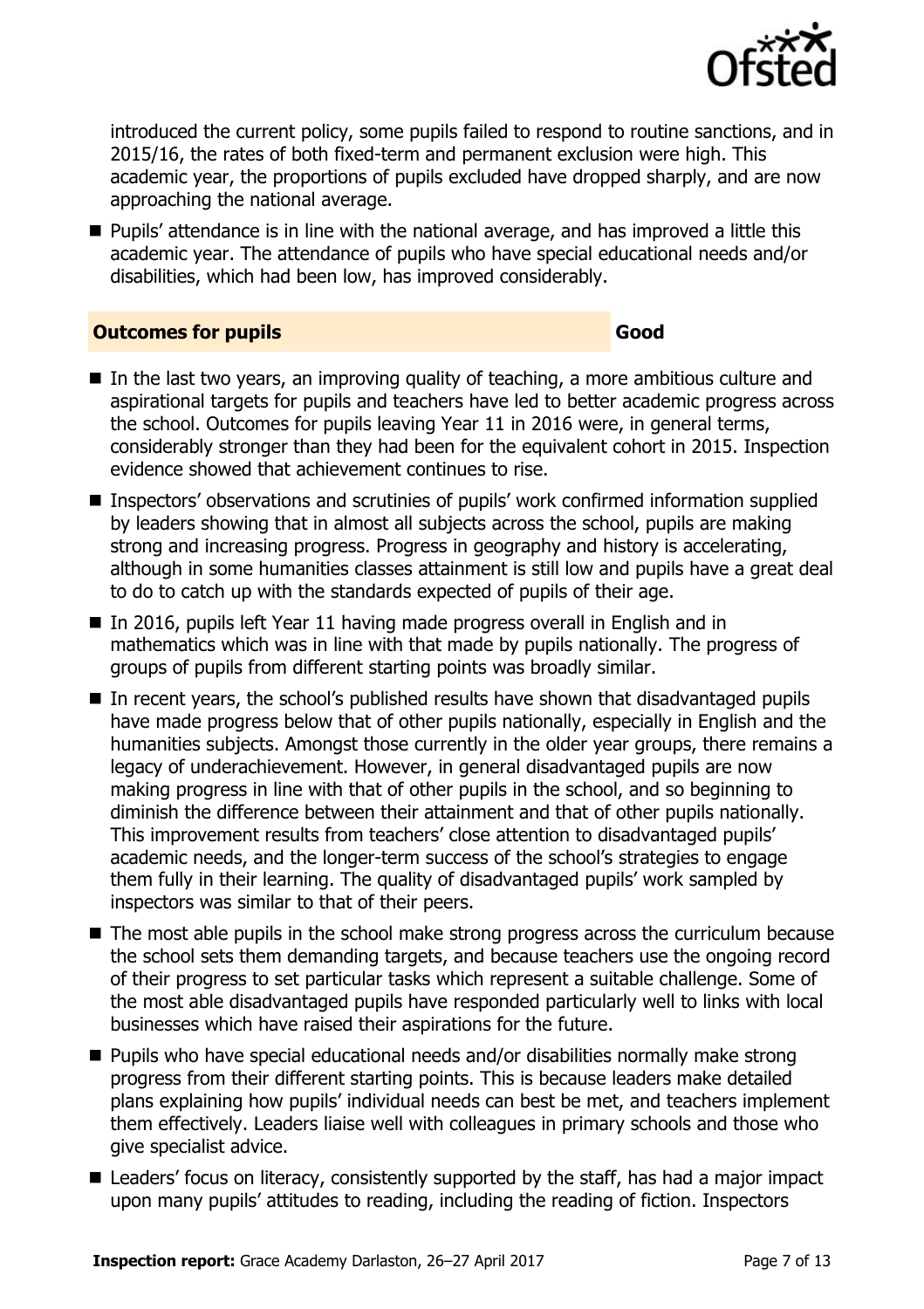

witnessed the culmination of one particular project in which 14 lower-attaining boys in key stage 3 had read a number of books from the 'Horrible histories' series. When some of these pupils read to inspectors, they explained how their confidence and level of interest had increased. Information showed their reading ages had advanced on average by more than a year over the course of a few months.

**Pupils'** constructive attitudes, their increasing competence in English and mathematics and good advice on their future options mean that pupils are generally well prepared for the next stage in their careers.

#### **16 to 19 study programmes Good**

- Leaders have taken strong and effective action to improve the quality of provision for post-16 students so that it is now good. They have discontinued a number of academic courses, set clear entry requirements for those that remain, and adopted procedures from the main school to track students' progress and attendance. As a result, almost all students are now on programmes well matched to their abilities and ambitions. Retention at the end of Year 12 dipped in 2016, but has recovered this academic year.
- In 2016, students who completed both academic and applied courses had made progress which was broadly average, although progress on applied courses was stronger. The progress of disadvantaged students on academic courses was below average. Leaders recognised that these results reflected the fact that some students had struggled on courses better suited to those with higher prior attainment. A high proportion of students without GCSE grades A\* to C in English or mathematics made progress towards a C grade.
- Information supplied by the school and in general terms confirmed by inspection evidence showed that students' progress, including the progress of disadvantaged pupils, is increasing in most subjects. Current students in Year 13 are on track to achieve higher grades on average than those in the previous cohort.
- Teaching on the 16 to 19 study programmes is good. Teachers have adopted the assessment procedures used in the main school. They maintain an ongoing record of the knowledge and skills which each student has acquired, and use this to plan their next steps. Teachers have expert subject knowledge, and provide detailed feedback on students' work.
- Information and quidance both for Year 11 pupils considering the sixth form and for those on 16 to 19 study programmes is now good, and as a result, all students progress onto higher education, apprenticeships or training. Crucially, staff make arrangements for students to enrol at other schools if the Grace Academy does not offer the post-16 courses best suited to the individual's prior attainment and interests.
- Relationships between students and staff in the sixth form are strong. Students told inspectors that, 'We feel like a face, not just a number,' and that teachers made every effort to help them with their work. Students dress smartly, arrive punctually and their attendance is in line with that of the main school.
- Students benefit from a wide range of non-qualification activities, including opportunities for voluntary work, enterprise activities and a comprehensive programme of personal and social education focused on the importance of healthy relationships.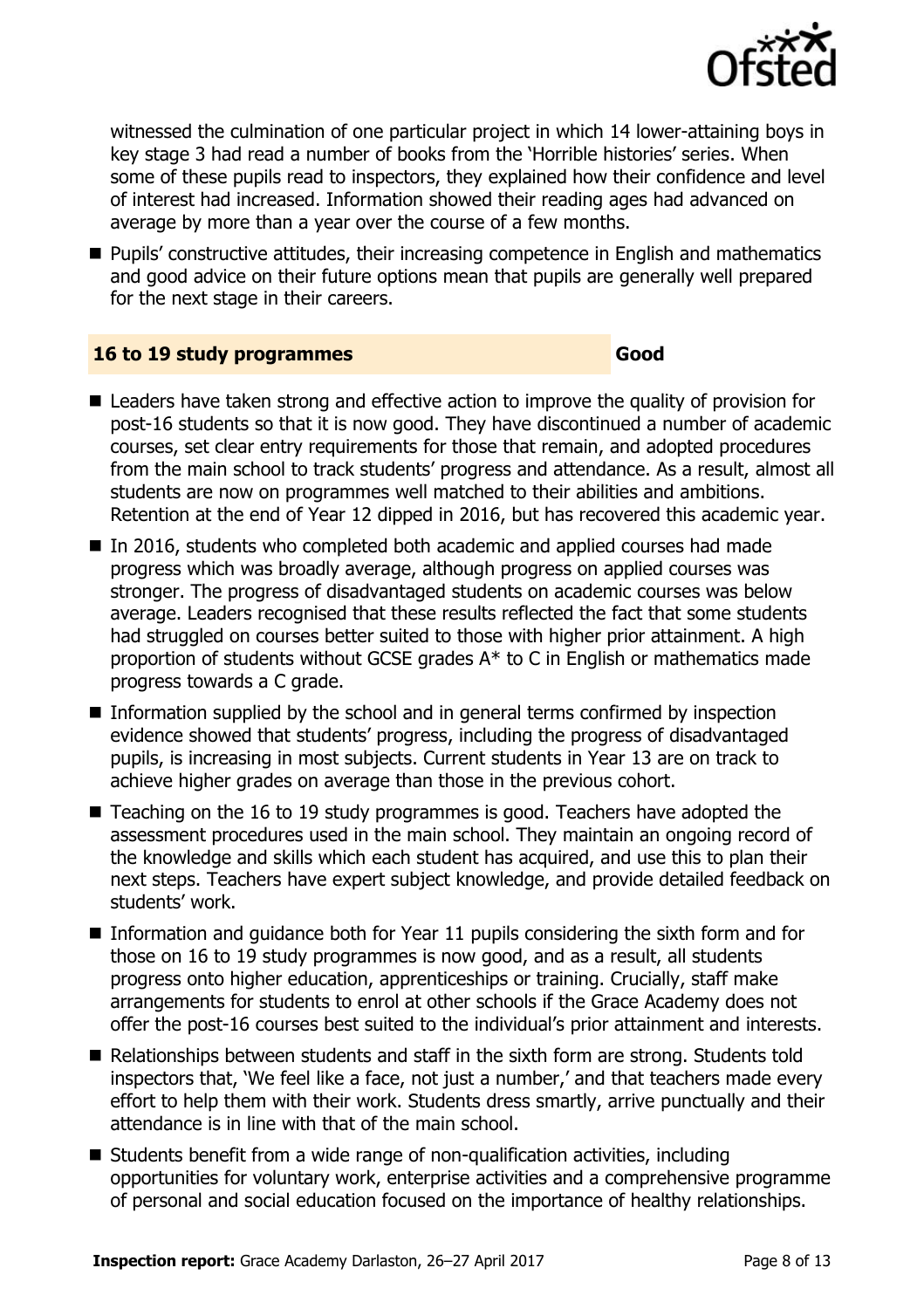

They know how to keep themselves safe from a wide range of risks. All students complete work experience, with the expectation that it relates to students' aspirations. The requirements of the 16 to 19 study programme are met.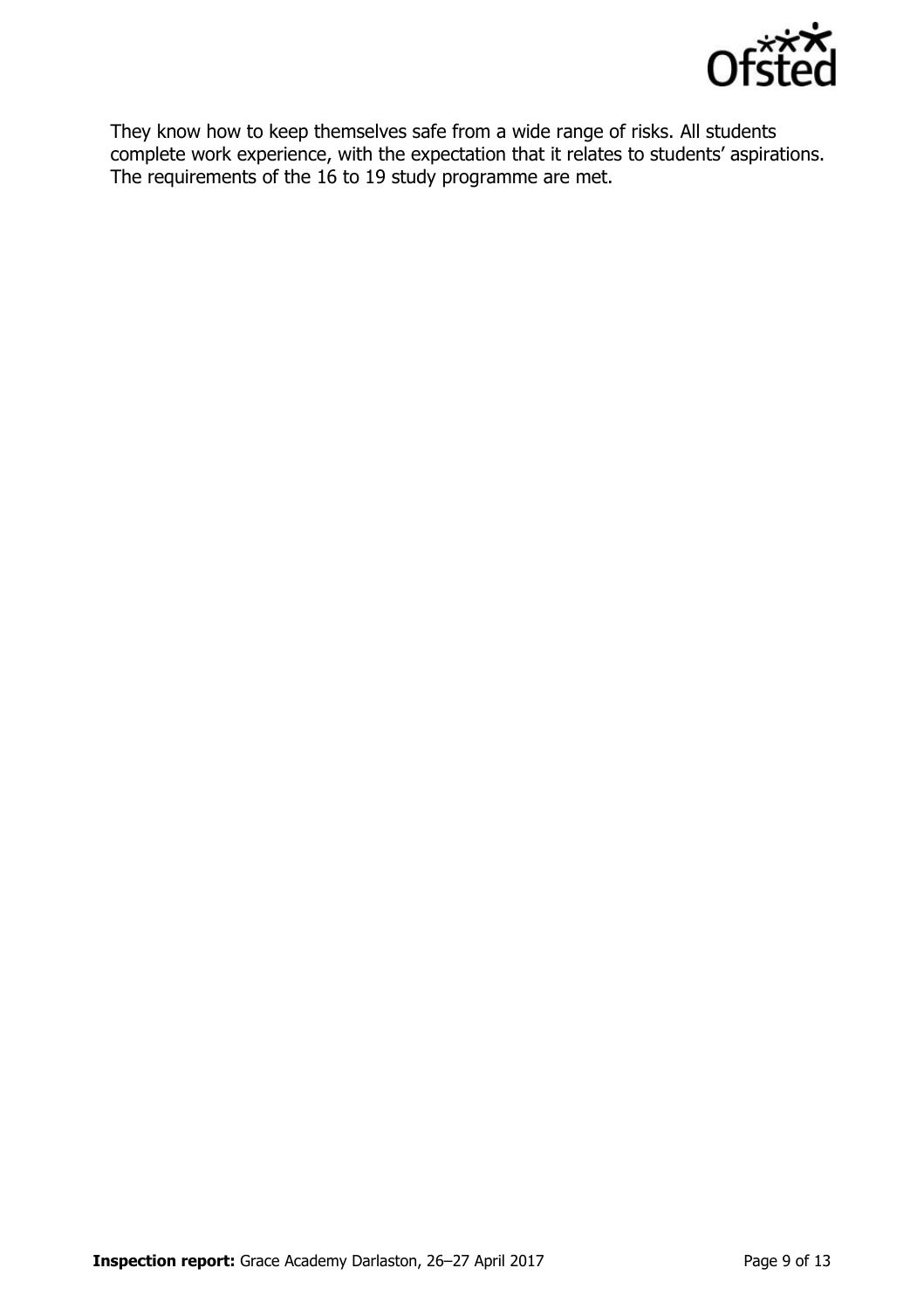

# **School details**

| Unique reference number | 135956   |
|-------------------------|----------|
| Local authority         | Walsall  |
| Inspection number       | 10032612 |

This inspection of the school was carried out under section 5 of the Education Act 2005.

| Type of school                                           | Secondary                         |
|----------------------------------------------------------|-----------------------------------|
| <b>School category</b>                                   | Academy sponsor-led               |
| Age range of pupils                                      | 11 to 19                          |
| <b>Gender of pupils</b>                                  | Mixed                             |
| Gender of pupils in 16 to 19 study<br>programmes         | Mixed                             |
| Number of pupils on the school roll                      | 725                               |
| Of which, number on roll in 16 to 19 study<br>programmes | 96                                |
| Appropriate authority                                    | The governing body                |
| Chair                                                    | Ian Baker                         |
| Principal                                                | Carl Salt                         |
| Telephone number                                         | 0121 568 3300                     |
| Website                                                  | www.graceacademy.org.uk/darlaston |
| <b>Email address</b>                                     | darlaston@graceacademy.org.uk     |
| Date of previous inspection                              | 20 May 2015                       |

### **Information about this school**

- Grace Academy Darlaston is a smaller than average-sized secondary school where the number of pupils on roll is growing. It is one of three academies in the West Midlands sponsored by the Grace Foundation.
- The majority of pupils are White British. Other pupils are drawn from several different ethnic groups.
- The proportion of pupils recorded as having special educational needs and/or disabilities is below average.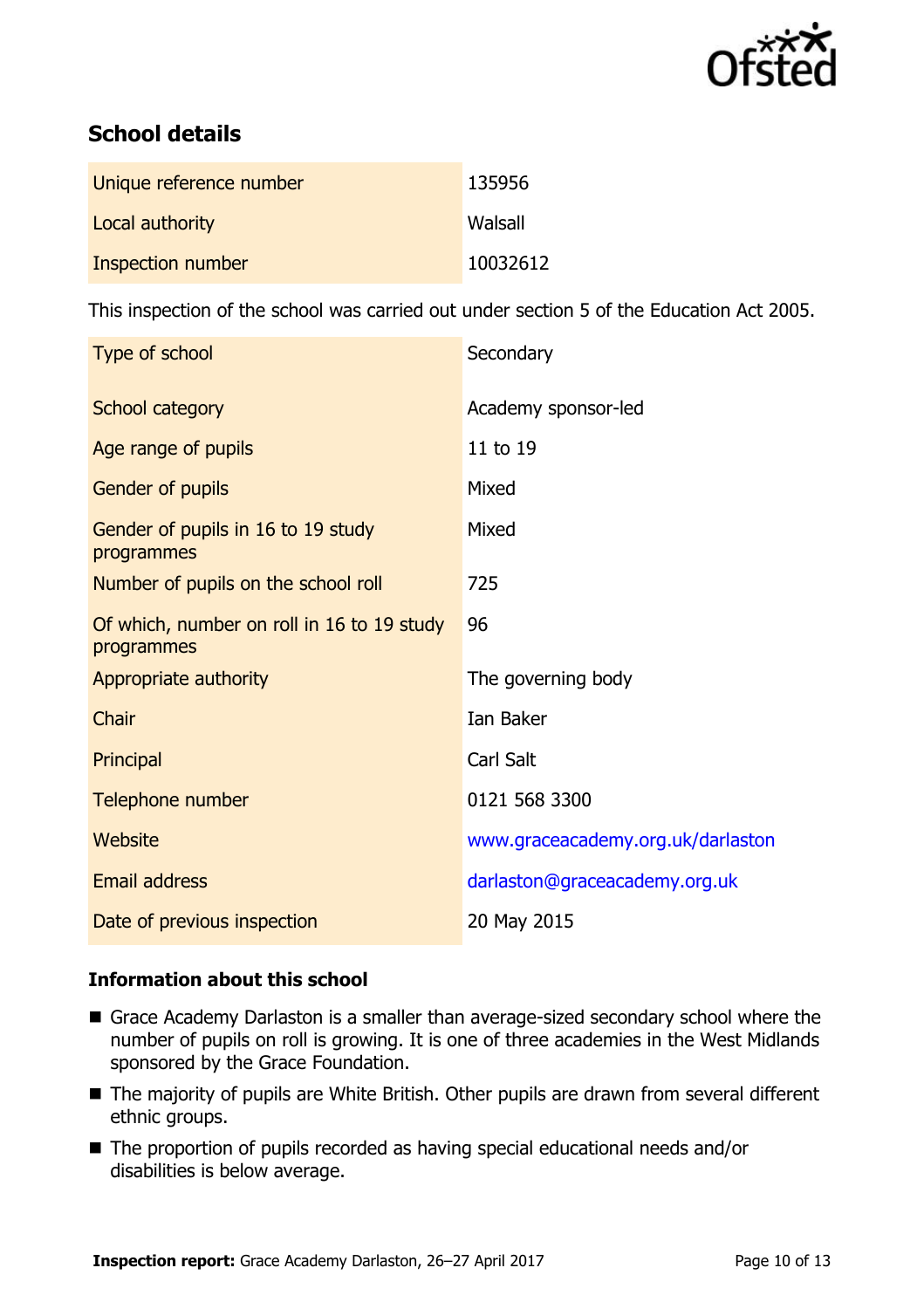

- The proportion of pupils who are disadvantaged and receive support from the pupil premium is high.
- At key stage 4, a very few pupils with acute medical needs currently receive full-time alternative provision at the Shepwell School in Willenhall. Further details are withheld in the interests of confidentiality.
- Although some subject leaders are new to their roles, staff turnover has reduced since the last inspection. The assistant principal with responsibility for 16 to 19 provision has been in post since April 2016.
- In 2016, the school met the government's floor standards, which set the minimum expectations for the attainment and progress of pupils by the end of Year 11.
- The school meets requirements on the publication of specified information on its website.
- The school complies with Department for Education guidance on what academies should publish.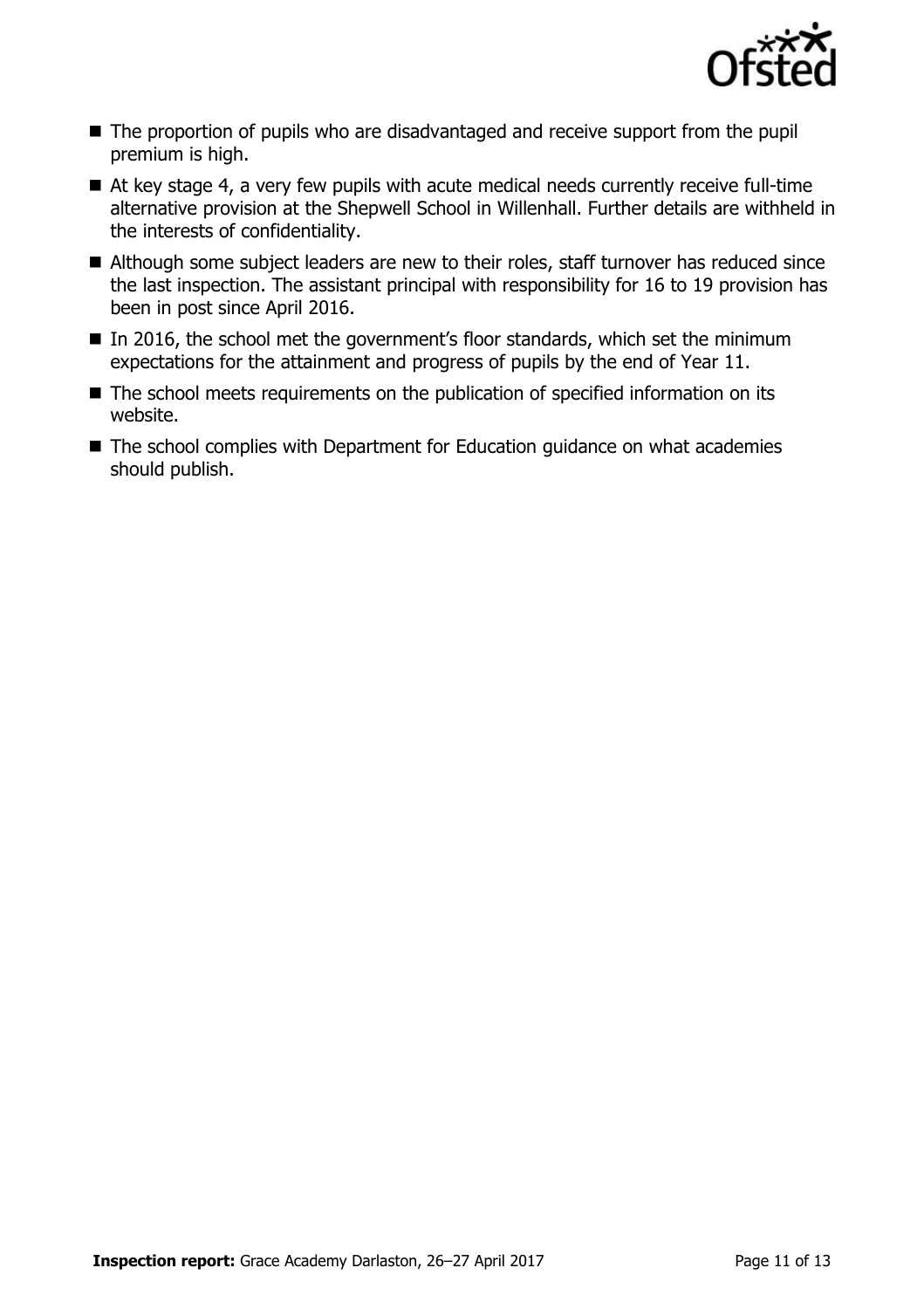

# **Information about this inspection**

- The inspectors observed learning in 27 lessons. Two lesson observations were conducted jointly with a senior leader. Inspectors also observed tutor time, an assembly and pupils' conduct at break and lunchtime.
- The inspectors held discussions with senior leaders, other leaders and class teachers. The lead inspector met with governors, a trustee and the chief executive of the academy trust.
- Four groups of pupils, three chosen at random, met with inspectors. Inspectors spoke with a large number of pupils informally. One inspector listened to pupils from Year 7 and Year 8 read.
- The inspectors looked at many workbooks in their visits to classrooms, and scrutinised in depth much of the work produced by some pupils of average ability in Year 7 and Year 10. They considered a wide range of information about pupils' current and recent performance.
- The inspectors looked at a wide range of documents, both electronically and on paper. These included development plans and evaluations of the school's progress; reports to parents; policies; the minutes of governors' meetings; and anonymised information showing how the principal manages the performance of teachers. Inspectors scrutinised in detail records showing how the school supports vulnerable pupils.
- The inspection took account of the 27 responses to the online Parent View questionnaire, comments made using the free-text service and the school's own parental surveys. They also considered 22 responses to the pupil questionnaire, and 31 responses to the questionnaire for staff.

### **Inspection team**

| Martin Spoor, lead inspector | Ofsted Inspector |
|------------------------------|------------------|
| <b>Tim Bassett</b>           | Ofsted Inspector |
| Natasha Lloyd                | Ofsted Inspector |
| <b>Christopher Martin</b>    | Ofsted Inspector |